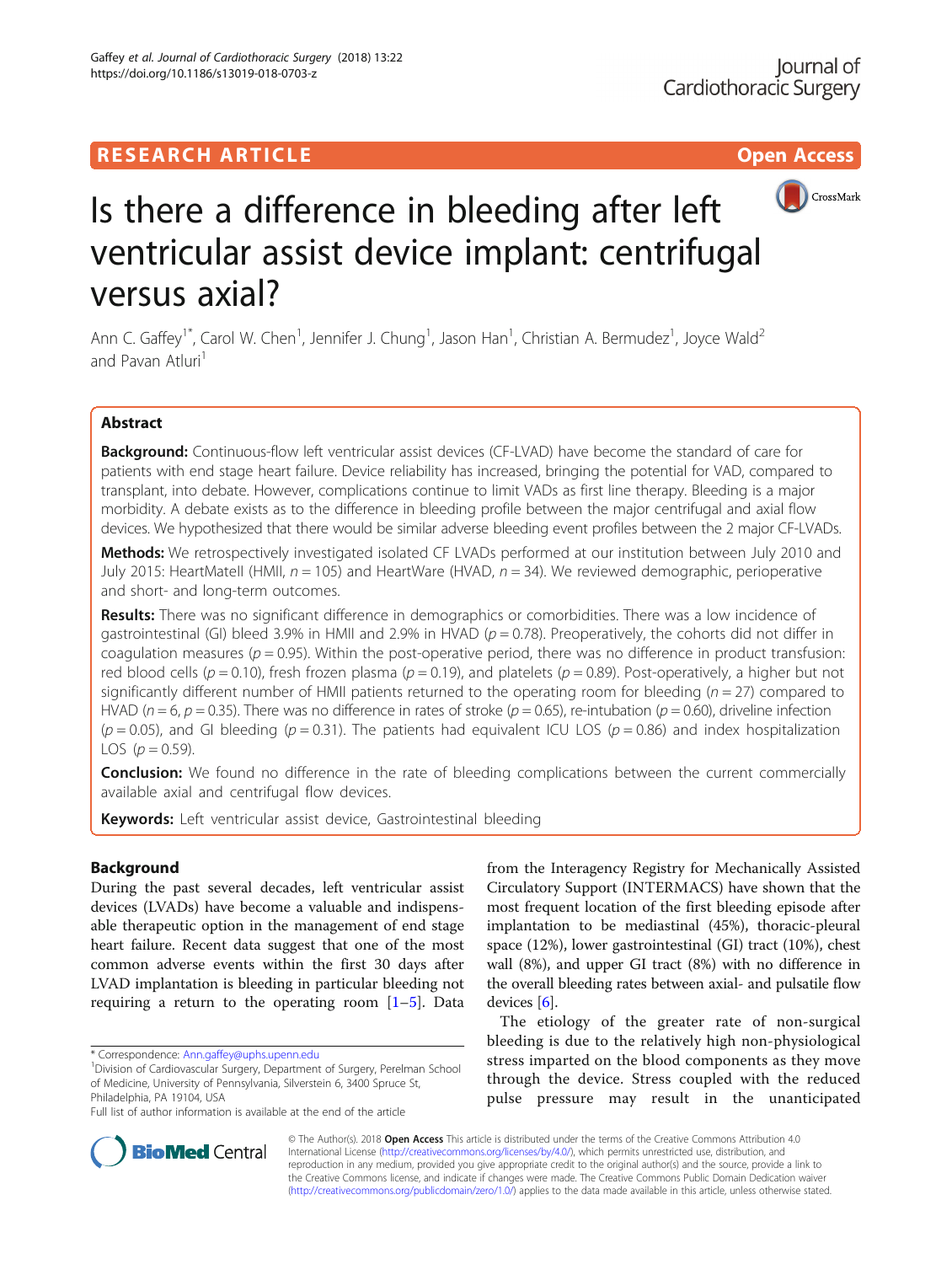increases in nonsurgical bleeding related to arteriovenous malformations (AVMs) in the GI tract. Bleeding specifically from the GI tract has been identified as the most common adverse event in implantation and is a major cause of morbidity in patients supported with LVAD therapy [[7](#page-5-0)–[10\]](#page-5-0). One of the proposed mechanisms for GI bleeding following implantation of an LVAD is acquired von Willebrand syndrome. Von Willebrand factor (vWF) is a protein expressed by vascular endothelial cells that is essential in preventing coagulopathy or bleeding; however, excessive cleavage of large vWF results in bleeding syndrome in the acquired syndrome as seen in patients with LVADs [[11](#page-5-0)]. This paper aims to compare outcomes between axial (HeartMate II) and centrifugal (HeartWare) flow LVADs with respect to bleeding outcomes at a single institution.

## Methods

#### Study design

All patients who underwent implantation of a CF-LVAD from July 2010 to July 2015 ( $n = 139$ ) at the University of Pennsylvania were retrospectively reviewed. After initial data accrual, all patient identifiers were removed from the database. The University of Pennsylvania Institutional Review Board (IRB 7) approved this study for investigation.

Device selection was based on patient characteristics and surgeons' preference. Patients were initially not anti-coagulated on post-operative day zero. On postoperative day one, the patients were started on a heparin drip with a goal partial thromboplastin time of 45–50 s. Ultimately, all patients were anticoagulated with 325 mg of aspirin and Coumadin to a target International Normalized Ratio (INR) of 2.0–3.0. No additional anti-platelet agents were used in either cohort.

Patient demographics, co-morbidities, laboratory values, and complications were retrospectively analyzed using our institutional database. Baseline information was collected the day before LVAD implantation. Patient demographic information and co-morbidities included age, sex, diabetes, etiology of cardiomyopathy, indication for LVAD, and INTERMACS patient profile risk score. Height and weight were collected in order to calculate body mass index (BMI). We also collected cardiopulmonary bypass time, days of mechanical ventilation, duration of hospital stay, and ICU length of stay.

Patients were followed on LVAD support for complications and intraoperative outcomes out to 36 months. Potential device related complications included: GI bleeding, infection, right ventricular failure, stroke, VAD malfunction, and wound infection. We defined GI bleeding by hematemesis, melena, or active bleeding at the time of endoscopy or colonoscopy. All complications were recorded during ICU stay except for device malfunction, GI bleeding, and death, which were also followed after discharge.

## Outcomes analysis

The primary outcomes were post-operative bleeding events. Secondary outcomes included postoperative complications and length of stay outcomes. Normally distributed variables were presented as mean value ± standard deviation; nonnormally distributed were presented as median value with interquartile range. Normality of all data variables was tested. Non-parametric data was analyzed using Kruskal-Wallis one way analysis of variance and parametric data was analyzed by a two-sample t-test. Significance was set at  $\alpha$  = 0.05. All statistical analyses were performed using commercially available software (STATA 13.1; Statacorp LP, College Station, Texas).

## Results

## Patient characteristics

During the study time frame, 105 HMII implants and 34 HVAD implants were performed at our institution. Between the two cohorts, no difference existed with regard to age ( $p = 0.83$ ) and gender with the majority of patients being male ( $p = 0.73$ , Table 1). The most common indication for LVAD implantation in both groups was destination therapy with 59.1% in the HMII cohort and 52.9% in the HVAD cohort ( $p = 0.89$ ). The second indication for LVAD implantation was bridge to transplantation in 26.7% of the HMII cohort and 35.3% in the HVAD cohort. There was no difference in INTERMACS classification between the two cohorts ( $p = 0.19$ ) with the greatest percentage in both being class 2 with 37.1% in HMII and 41.2% in HVAD.

In terms of past medical history, there was a low frequency of GI bleeding in both cohorts at less than 4%

Table 1 Baseline characteristics of patients implanted with the HeartMate II (HMII) and HeartWare (HVAD)

|                                 | HMII $(n = 105)$ | $HVAD (n = 34)$ | <i>p</i> -value |
|---------------------------------|------------------|-----------------|-----------------|
| Age                             | $56.5 + 13.9$    | $57.2 + 14.6$   | 0.82            |
| Sex male, n (%)                 | 83 (79.1)        | 27 (81.8)       | 0.73            |
| Body mass index                 | $79.2 + 6.8$     | $29.5 + 6.2$    |                 |
| LVAD Indication, n (%)          |                  |                 | 0.89            |
| Bridge to transplantation       | 28 (26.7)        | 12 (35.3)       |                 |
| Destination therapy             | 62 (59.1)        | 18 (52.9)       |                 |
| Bridge to decision              | 13 (12.4)        | 1(2.9)          |                 |
| Bridge to recovery              | 2(1.9)           | 3(8.8)          |                 |
| <b>INTERMACS Classification</b> |                  |                 | 0.19            |
| 1                               | 12 (14.3)        | 5(14.7)         |                 |
| 2                               | 39 (37.1)        | 14 (41.2)       |                 |
| 3                               | 36 (34.3)        | 15(44.1)        |                 |
| 4                               | 14 (13.3)        |                 |                 |
| 5                               | 1(0.9)           |                 |                 |
| Heart failure duration, months  | $2.2 + 1.1$      | $2.3 + 0.8$     | 0.59            |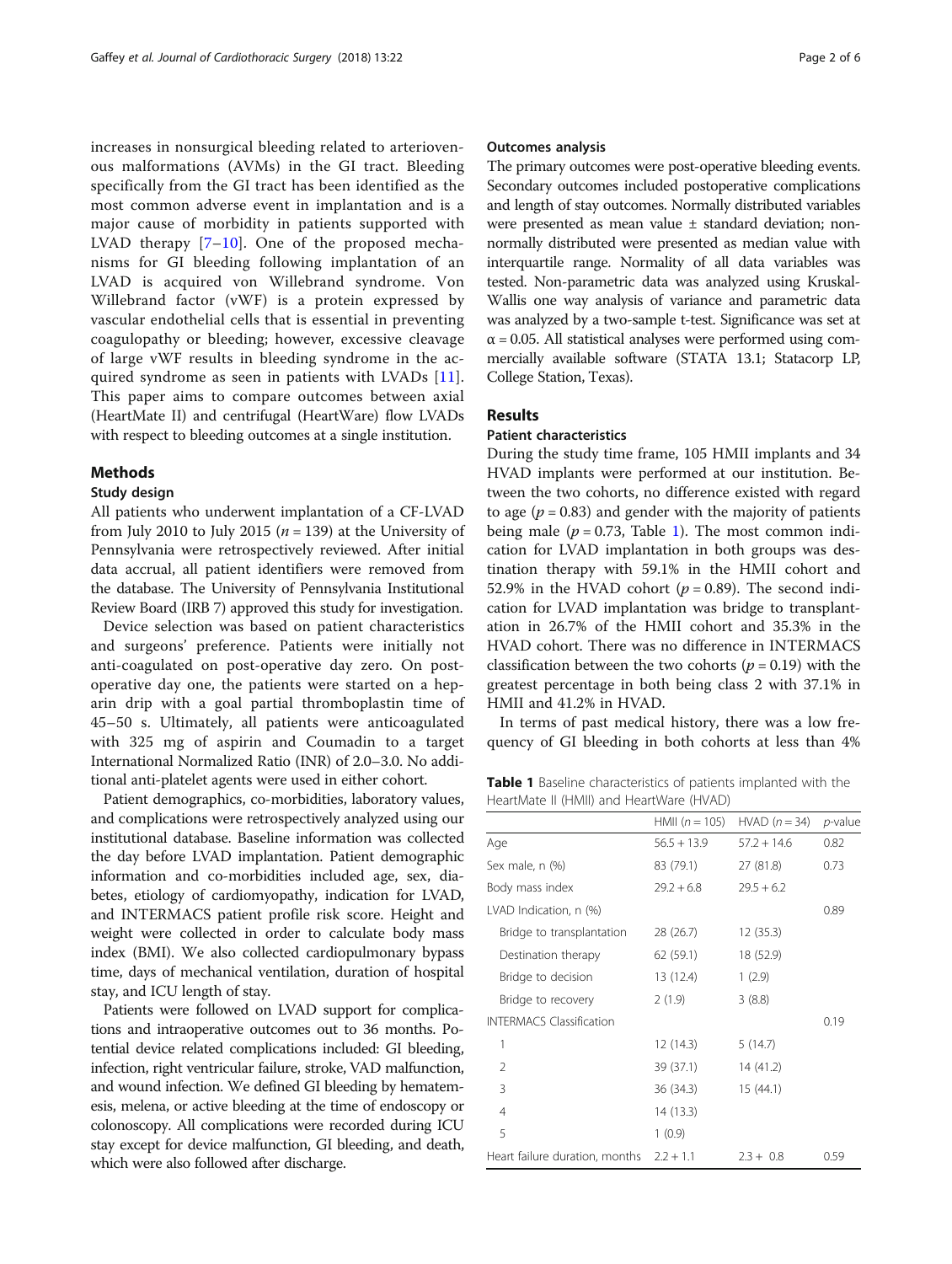$(p = 0.78)$ . For all other past medical history, there was no difference with regards to coronary artery disease ( $p = 0.53$ ), hypertension ( $p = 0.76$ ), atrial fibrillation ( $p = 0.82$ ) and chronic renal insufficiency ( $p = 0.60$ ). The etiology of heart failure was similar between the groups, with ischemic and idiopathic being the two most common causes ( $p = 0.59$ ) (Table 2).

## Intraoperative outcomes

For the HMII cohorts, 21% of the patients were redosternotomy compared to 30% in the HVAD ( $p = 0.31$ ). The cardiopulmonary bypass time  $(85.1 \pm 37.7 \text{ vs.}$  $81.8 \pm 47.9$  min,  $p = 0.72$  was low and similar in the cohorts. Additionally, there was no difference in blood product transfusion between the two groups (Table 3).

## Post-operative outcomes

Within the HVAD cohort, there was a higher requirement for temporary RVAD at 29% compared to 15% in HMII ( $p = 0.02$ ). There was no difference in immediate

Table 2 Pre-implantation past medical history, heart failure, etiology, and laboratory values of patients implanted with the HeartMate II (HMII) and HeartWare (HVAD)

|                                         | HMII<br>$(n = 105)$ | <b>HVAD</b><br>$(n = 34)$ | $p$ -value |
|-----------------------------------------|---------------------|---------------------------|------------|
| Past medical history, n (%)             |                     |                           |            |
| History of gastrointestinal<br>bleeding | 4(3.9)              | 1(2.9)                    | 0.78       |
| Coronary artery disease                 | 49 (46.7)           | 18 (53.0)                 | 0.53       |
| Diabetes mellitus                       | 48 (45.7)           | 14(41.2)                  | 0.65       |
| Smoking                                 | 38 (36.2)           | 22 (66.7)                 | 0.002      |
| Hypertension                            | 55 (52.9)           | 19 (55.9)                 | 0.76       |
| Atrial fibrillation                     | 44 (41.9)           | 15(44.1)                  | 0.82       |
| Cerebral vascular accident              | 13 (12.4)           | 3(8.8)                    | 0.55       |
| Chronic renal insufficiency             | 37 (35.2)           | 10(30.3)                  | 0.60       |
| Heart failure etiology, n (%)           |                     |                           | 0.59       |
| Ischemic                                | 47 (45.2)           | 12 (55.2)                 |            |
| Idiopathic                              | 45 (43.3)           | 10 (34.5)                 |            |
| Viral                                   | 1(1.0)              |                           |            |
| Peripartum                              | 4(3.9)              | 1(3.5)                    |            |
| Alcoholic                               | 1(1.0)              |                           |            |
| Myocarditis                             | 1(1.0)              | 2(6.9)                    |            |
| Chemotherapy Induced<br>cardiomyopathy  | 2(1.9)              |                           |            |
| Vavlular                                | 3(2.9)              |                           |            |
| Lab values                              |                     |                           |            |
| White blood cell (THO/uL)               | $8.9 + 4.9$         | $7.9 - 2.5$               | 0.15       |
| Hemoglobin (g/dL)                       | $12.0 + 0.9$        | $10.8 + 0.4$              | 0.23       |
| Platelet (THO/uL)                       | $184.9 + 69.8$      | $191.9 + 83.4$            | 0.66       |
| Prothrombin Time (seconds)              | $52.6 + 2.5$        | $52.3 + 3.9$              | 0.95       |

Table 3 Intraoperative outcomes and product utilization of patients implanted with the HeartMate II (HMII) and HeartWare (HVAD)

|                                            | HMII $(n = 105)$ | HVAD $(n = 34)$ | <i>p</i> -value |
|--------------------------------------------|------------------|-----------------|-----------------|
| Redo sternotomy, n (%)                     | 22(21)           | 10 (30)         | 0.31            |
| Cardiopulmonary bypass time,<br>minutes    | $85.1 + 37.7$    | $81.8 + 47.9$   | 0.72            |
| Product Transfusion, peri-operative (72 h) |                  |                 |                 |
| Red blood cells, units                     | $82 + 10$        | $49 + 16$       | 0.10            |
| Fresh frozen plasma, units                 | $3.3 + 0.5$      | $70 + 06$       | 0.19            |
| Platelets, units                           | $11 + 02$        | $1.2 + 0.5$     | 0.89            |

post-operative day one laboratory values with regards to hemoglobin  $(9.9 \pm 1.5 \text{ vs. } 9.7 \pm 1.8 \text{ d/dL}, p = 0.63)$  and international normalized ratio  $(1.4 \pm 0.3 \text{ vs. } 1.3 \pm 0.1,$  $p = 0.06$ ; however, partial thromboplastin time was greater in the HVAD compared to HMII  $(34.7 \pm 9.3 \text{ vs.})$  $40.1 \pm 8.4$  s,  $p = 0.003$ ).

Prior to return to possible return the operating room, hemodynamics were measured as included in Table [4](#page-3-0). Mean arterial pressure was equivalent between the two cohorts (72 ± 11 vs.  $68 \pm 9$  mmHg,  $p = 0.29$ ). As surrogate marker of right ventricular function, central venous pressure was noted to be elevated within the HVAD compared to the HMII cohort  $(10 \pm 3 \text{ vs. } 13 \pm 2 \text{ mmHg})$ ,  $p = 0.05$ ). Additionally, the cardiac index was reduced in the HVAD cohort compared to HMII  $(2.5 \pm 1.1 \text{ vs. } 2.2 +$ 1.3 L/min/m<sup>2</sup>,  $p = 0.04$ ).

Within the index hospitalization, there was a higher but not significantly different incidence of intra-thoracic bleeding requiring operative exploration within the HMII compared to the HVAD cohort (25.7% vs. 18.2%,  $p = 0.35$ ). The rate of GI bleeding within the index hospitalization was similar between the two groups (11.5% vs. 5.9%,  $p = 0.28$ ). Throughout follow-up, there was no difference between GI bleeding at 3, 12, 24, and 36 months ( $p = 0.35, 0.45, 0.48,$  and 0.23, respectively).

As shown in Fig. [1,](#page-4-0) there was no difference in post-VAD implantation survival between the two cohorts (log rank  $p = 0.0769$ ).

## **Discussion**

Balancing bleeding and thrombotic complications has become a difficult clinical dilemma, made more challenging by the poorly understood difference in risk factors. This study showed that overall, patients had similar outcomes with regards to bleeding, irrespective of whether they received a HMII or HVAD and there was no difference in associated mortality.

Overall, the patient cohorts were similar with regard to pre-operative conditions. The only significant difference between the two cohorts was nearly a one third greater incidence of smoking within the HVAD cohort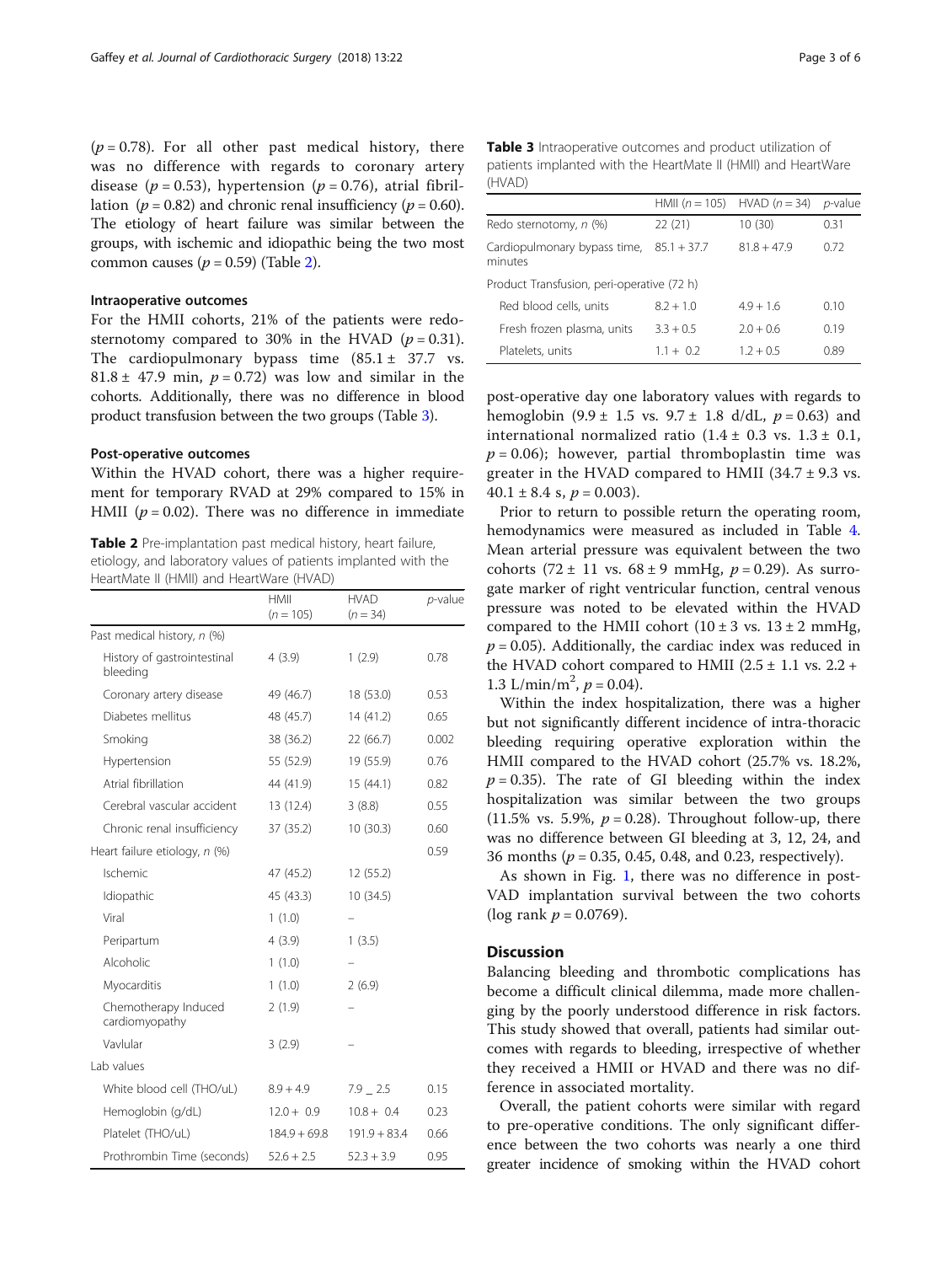| uic i icaruviace ii (riiviii) aria ricaruvare (ri <i>vi</i> i <i>b</i> ) | HMII $(n = 105)$ | $HVAD (n = 34)$ | <i>p</i> -value |
|--------------------------------------------------------------------------|------------------|-----------------|-----------------|
| Temporary RVAD Requirement,<br>n (%)                                     | 16(15)           | 10 (29)         | 0.02            |
| Time to extubation, days                                                 | 1.5(1,5)         | 2(1.5)          | 0.63            |
| ICU length of stay, days                                                 | 7(4,14)          | 8(6,15)         | 0.86            |
| Hospital length of stay, days                                            | 20 (14,32)       | 20 (15, 27)     | 0.59            |
| Post-operative day one lab values                                        |                  |                 |                 |
| White blood cells (THO/uL)                                               | $15.6 + 6.7$     | $15.5 + 5.7$    | 0.96            |
| Hemoglobin (d/dL)                                                        | $9.9 + 1.5$      | $9.7 + 1.8$     | 0.63            |
| Platelet (THO/uL)                                                        | $138.1 + 52.6$   | $147.7 + 57.9$  | 0.39            |
| International normalized ratio                                           | $1.4 + 0.3$      | $1.3 + 0.1$     | 0.06            |
| Prothrombin time (seconds)                                               | $34.7 + 9.3$     | $40.1 + 8.4$    | 0.003           |
| Lactic acid dehydrogenase<br>(U/L)                                       | $499.8 + 228.1$  | $411.6 + 96.1$  | 0.14            |
| Hemodynamics                                                             |                  |                 |                 |
| Mean Arterial Pressure<br>(mmHq)                                         | $72 + 11$        | $68 + 9$        | 0.29            |
| Central Venous Pressure<br>(mmHq)                                        | $10 + 3$         | $13 + 2$        | 0.05            |
| Systolic Pulmonary Artery<br>Pressure (mmHq)                             | $28 + 4$         | $26 + 6$        | 0.07            |
| Cardic Index (L/min/m <sup>2</sup> )                                     | $2.5 + 1.1$      | $2.2 + 1.3$     | 0.04            |
| Complications- index hospitalization, n (%)                              |                  |                 |                 |
| Intra-thoracic bleeding                                                  | 27 (25.7)        | 6(18.2)         | 0.35            |
| Stroke                                                                   | 4 (3.8)          | 2(5.9)          | 0.65            |
| Re-intubation                                                            | 20 (19.1)        | 5(15.2)         | 0.6             |
| Drive line infection                                                     | 2(3.9)           | 0(0.0)          | 0.05            |
| Gastrointestinal bleeding, n (%)                                         |                  |                 |                 |
| Index hospitalization                                                    | 12 (11.5)        | 2(5.9)          | 0.28            |
| 3 months                                                                 | 17 (19.5)        | 3(11.5)         | 0.35            |
| 12 months                                                                | 8 (16.33)        | 0(0.0)          | 0.54            |
| 24 months                                                                | 3(15.0)          | 0(0.0)          | 0.48            |
| 36 months                                                                | 3(15.0)          | 0(0.0)          | 0.23            |

<span id="page-3-0"></span>Table 4 Postoperative outcomes for patients implanted with the HeartMate II (HMII) and HeartWare (HVAD)

compared the HMII; however, this pre-operative difference did not translate into a difference in post-operative outcomes. Both groups had a low incidence of prior GI bleeding and with no significant difference in pre-implant coagulation factors. During the operation, and within 30 days post-operatively, there was a low blood product requirement without any difference between the two cohorts.

Post-operatively, a greater percentage of the HVAD cohort required temporary RVAD support. This finding is supported by the reduced right ventricular function within the HVAD cohort immediately prior to RVAD implantation. The CVP was noted to be significantly elevated within the HVAD cohort suggesting right heart strain. The incidence of right ventricular support was higher than that reported in the ADVANCE trial at 2.1% requiring mechanical support and 12.1% on inotropic support [\[12](#page-5-0)]. Given that there are no significant differences pre-operatively and intra-operatively between the two groups, it seems as though this difference is likely attributed to small numbers in both cohorts. Overall, both the HMII and HVAD patients had nearly equivalent time to extubation, ICU length of stay, and hospital length of stay.

Furthermore, the incidence of post-operative complications was low between both groups. Examining the implantation technique between the devices, the HMII requires creation and tunneling of subcutaneous pocket while the HVAD has a smaller dissection for the intrapericardial implantation. Despite the differences in technique, no difference existed in overall bleeding events. This similar outcome between the two groups suggests that a meticulous dissection of the pump pocket, as well as hemostasis, is essential to keep bleeding events low for those patients receiving HMII. Additionally, the rate of intra-thoracic bleeding requiring a return to the operating room for a washout was similarly low between the groups. These low rates are further supported by those of the ADVANCE trial with risk of 0.26/patient-year in the HVAD and 0.45/patient-year for the HMII [[12\]](#page-5-0).

Furthermore, numerous studies have been published showing that the incidence of GI bleeding after LVAD implantation to vary between 18 and 40% [[13](#page-5-0)–[15](#page-5-0)]. GI bleeding after implantation is classified as upper GI bleeding (proximal to the ligament of Trietz) or lower GI bleeding (distal to the ligament of Trietz). Most common causes are vascular malformations like AVMs and Dieulafoy lesions, which account for 30–40% and 15–20%, respectively  $[16]$  $[16]$ . Within our study, the rates of GI bleeding we reported in both cohorts are similar to past studies which reported rates between 11% and 13% [[17](#page-5-0)–[19\]](#page-5-0) in the HVAD cohort and 22% in HMII patients [\[20](#page-5-0)]. During the index hospitalization only 11.5% of HMII and 5.9% HVAD experienced GI bleeding in our cohort of patients. Throughout follow up there was no difference in the occurrence of a GI bleed between the cohorts out to 36 months of follow-up.

The etiology of the GI bleeding following LVAD implantation is multifactorial given the need for chronic anticoagulation as well as the changes in systemic immunologic and thrombostatic functions [[21\]](#page-5-0). One proposed mechanism of GI bleeding is acquired von Willebrand syndrome due to the fragmentation of high molecular weight multimers of vWF. A study by Meyer et al. [\[22](#page-5-0)] demonstrated a reduction in high molecular weight vWF in HVAD patients. This finding suggest that although HVAD shear forces are low due to the contact free design and lower revolutions per minute in the HVAD, the shear force still reaches a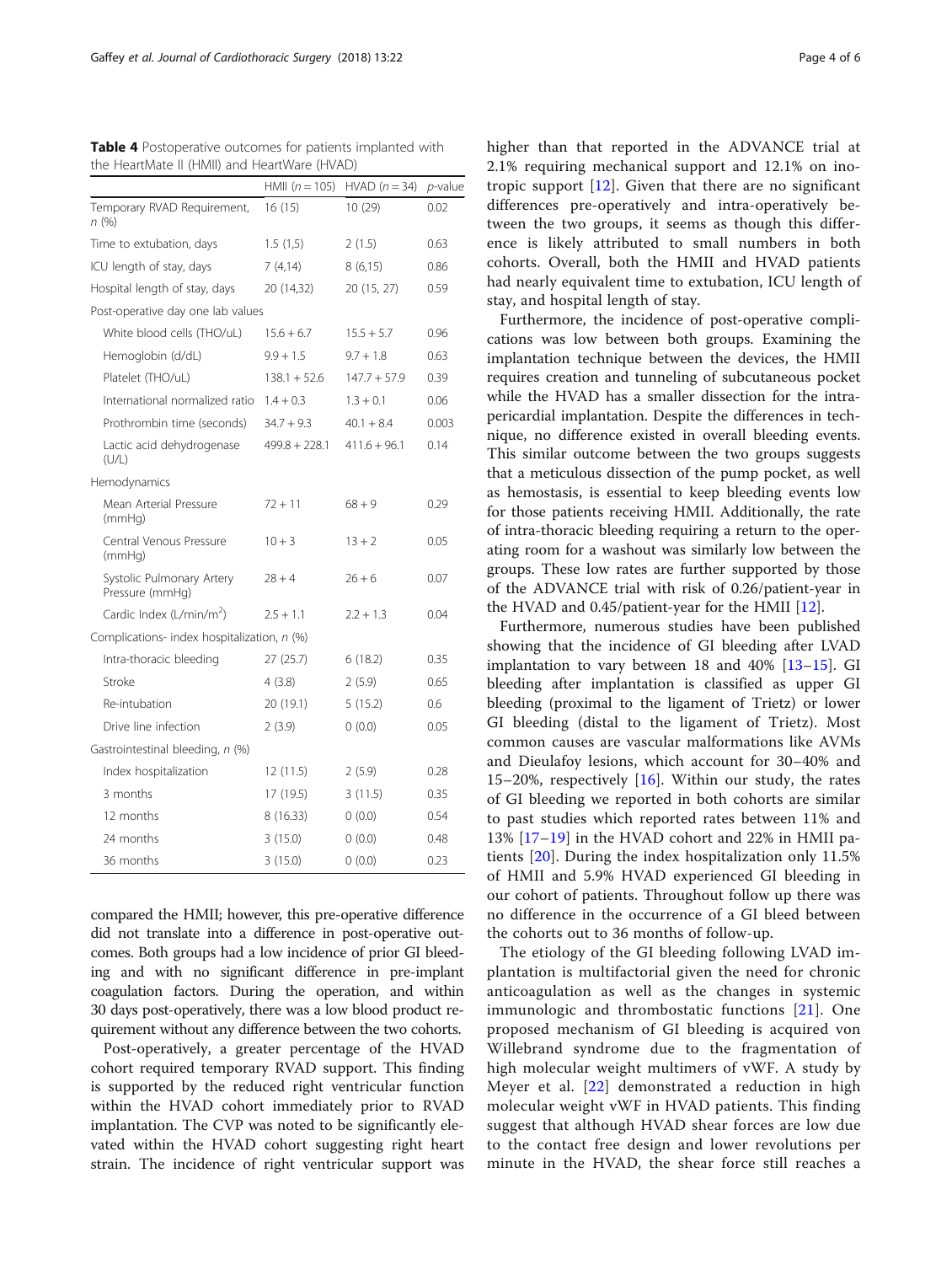<span id="page-4-0"></span>

sufficient threshold to induce vWF unfolding [[23](#page-5-0)]. As result, that both HMII and HVAD patients develop acquired von Willebrand syndrome, it is anticipated that they would have similar rates of GI bleeding.

For management of an LVAD patient with GI bleeding, a multidisciplinary approach is needed involving possible reversal of anticoagulation, holding of anticoagulants, and possible medical and surgical interventions. Overall, the main goals are to locate the bleeding source and the severity by holding anti-coagulation and resuscitation to maintain stable hemodynamics.

## Conclusions

Overall, balancing bleeding and thrombosis risks continues to be a critical component of LVAD patient management moving forward, especially with the advent of novel anticoagulant agents. Our study further adds to the literature that the rate of bleeding between axial and centrifugal pumps is low without significant difference between the two.

## Limitations

Limitations of this study include its retrospective nature. Due to sample size restrictions, we were unable to perform adjusted analysis. Furthermore, the small sample sized may have limited the study's ability to detect statistically significant differences in some of the variables compared. The value of transthoracic echocardiogram within the immediate postoperative period is difficult to gain value given the obscure windows, as a result, cardiac index provides a better measurement of function. Additionally, although we did not observe high INR before GI bleeding events, some of the incidences may have been precipitated by high INR in patients.

#### Abbreviations

AVMS: Arteriovenous malformations; CF-LVAD: Continuous-flow left ventricular assist devices; GI: Gastrointestinal; HMII: HeartMate II; HVAD: HeartWare; INR: International normalized ratio; INTERMACS: Interagency Registry for Mechanically Assisted Circulatory Support; LVAD: Left ventricular assist device; vWF: Von Willebrand factor (vWF)

#### Acknowledgments

Not applicable

#### Availability of data and materials

United Network of Organ Sharing Database is publically available through the following website: [https://optn.transplant.hrsa.gov/data/request-data/.](https://optn.transplant.hrsa.gov/data/request-data)

## Authors' contributions

AG conceived of the study, and participated in its design, coordination, and drafted the manuscript. CC participated in the design of the study and performed the statistical analysis. JC and JH performed statistical analysis and assisted with drafting of the manuscript. CB, JW, and PA conceived of the study, and participated in its design and coordination and helped to draft the manuscript. All authors read and approved the final manuscript.

#### Ethics approval and consent to participate

The University of Pennsylvania Institutional Review Board (IRB 7) approved this study for investigation.

#### Consent for publication

Not applicable

#### Competing interests

The authors declare that they have no competing interests.

#### Publisher's Note

Springer Nature remains neutral with regard to jurisdictional claims in published maps and institutional affiliations.

#### Author details

<sup>1</sup> Division of Cardiovascular Surgery, Department of Surgery, Perelman School of Medicine, University of Pennsylvania, Silverstein 6, 3400 Spruce St, Philadelphia, PA 19104, USA. <sup>2</sup> Division of Cardiology, Department of Medicine, Perelman School of Medicine, University of Pennsylvania, Philadelphia, USA.